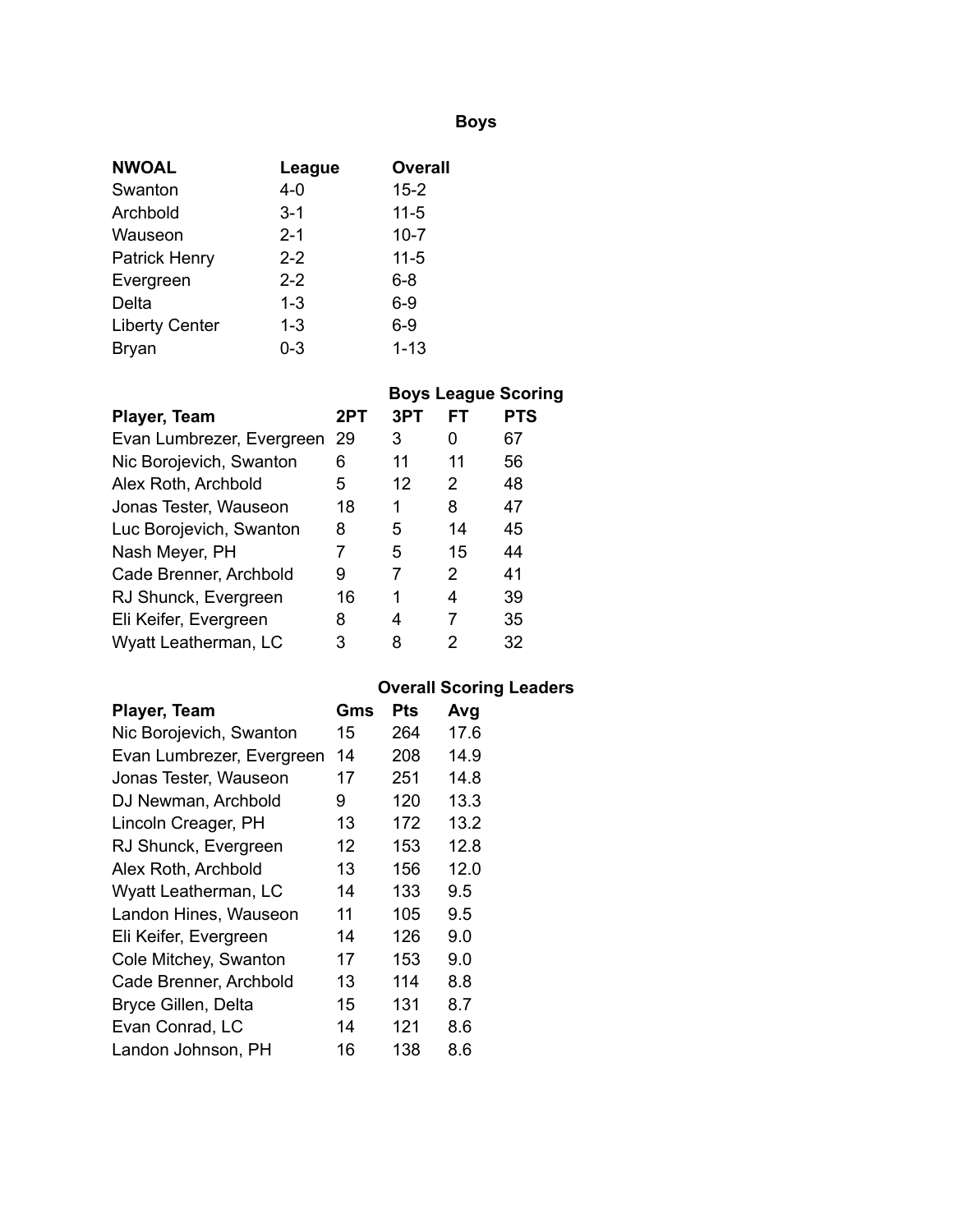## **Overall Rebounding Leaders**

| Player, Team            | Gms | <b>Total</b> | Avg  |
|-------------------------|-----|--------------|------|
| Evan Conrad, LC         | 14  | 146          | 10.4 |
| Will Seedorf, PH        | 16  | 112          | 7.0  |
| Nic Borojevich, Swanton | 15  | 105          | 7.0  |
| RJ Shunck, Evergreen    | 12  | 81           | 6.8  |
| Jonas Tester, Wauseon   | 17  | 109          | 6.5  |
| Landon Hines, Wauseon   | 11  | 66           | 6.0  |
| Aiden Behrman, PH       | 16  | 92           | 58   |

#### **Overall Assist Leaders**

| Player, Team              | Gms | Ast. | Avg |
|---------------------------|-----|------|-----|
| Landon Johnson, PH        | 16  | 57   | 3.6 |
| Evan Lumbrezer, Evergreen | 14  | 47   | 3.4 |
| Alex Roth, Archbold       | 13  | 38   | 2.9 |
| Eli Keifer, Evergreen     | 14  | 40   | 2.9 |
| DJ Newman, Archbold       | 9   | 23   | 2.6 |
| Jonas Tester, Wauseon     | 17  | 42   | 2.5 |
| Gavin Bailey, Archbold    | 16  | 37   | 2.3 |
| Jude Armstrong, Wauseon   | 15  | 33   | 2.2 |
| Bryar Knapp, Delta        | 11  | 23   | 2.1 |

**Girls**

| <b>NWOAL</b>          | League  | <b>Overall</b> |
|-----------------------|---------|----------------|
| <b>Bryan</b>          | $5-0$   | $14 - 4$       |
| Wauseon               | $4 - 1$ | $14 - 3$       |
| Evergreen             | $3 - 2$ | $11 - 7$       |
| <b>Liberty Center</b> | $3 - 2$ | $10 - 8$       |
| Archbold              | $3 - 2$ | $12-6$         |
| Delta                 | $1 - 4$ | $3 - 14$       |
| <b>Patrick Henry</b>  | $1 - 4$ | $3 - 14$       |
| Swanton               | $0 - 5$ | $8 - 9$        |

|                         |     |     |    | <b>Girls League Scoring</b> |
|-------------------------|-----|-----|----|-----------------------------|
| Player, Team            | 2PT | 3PT | FT | <b>PTS</b>                  |
| Marisa Seiler, Wauseon  | 36  | 8   | 21 | 117                         |
| Bekah Bowser, Evergreen | 14  | 18  | 7  | 89                          |
| Macy Chamberlain, Ever  | 28  | 2   | 6  | 68                          |
| Leah McQuade, Archbold  | 24  | 1   | 12 | 63                          |
| Reese Grothaus, Bryan   | 13  | 9   | 5  | 58                          |
| Autumn Pelok, Wauseon   | 11  | 7   | 9  | 52                          |
| Karsyn Weber, PH        | 12  | հ   | 9  | 51                          |